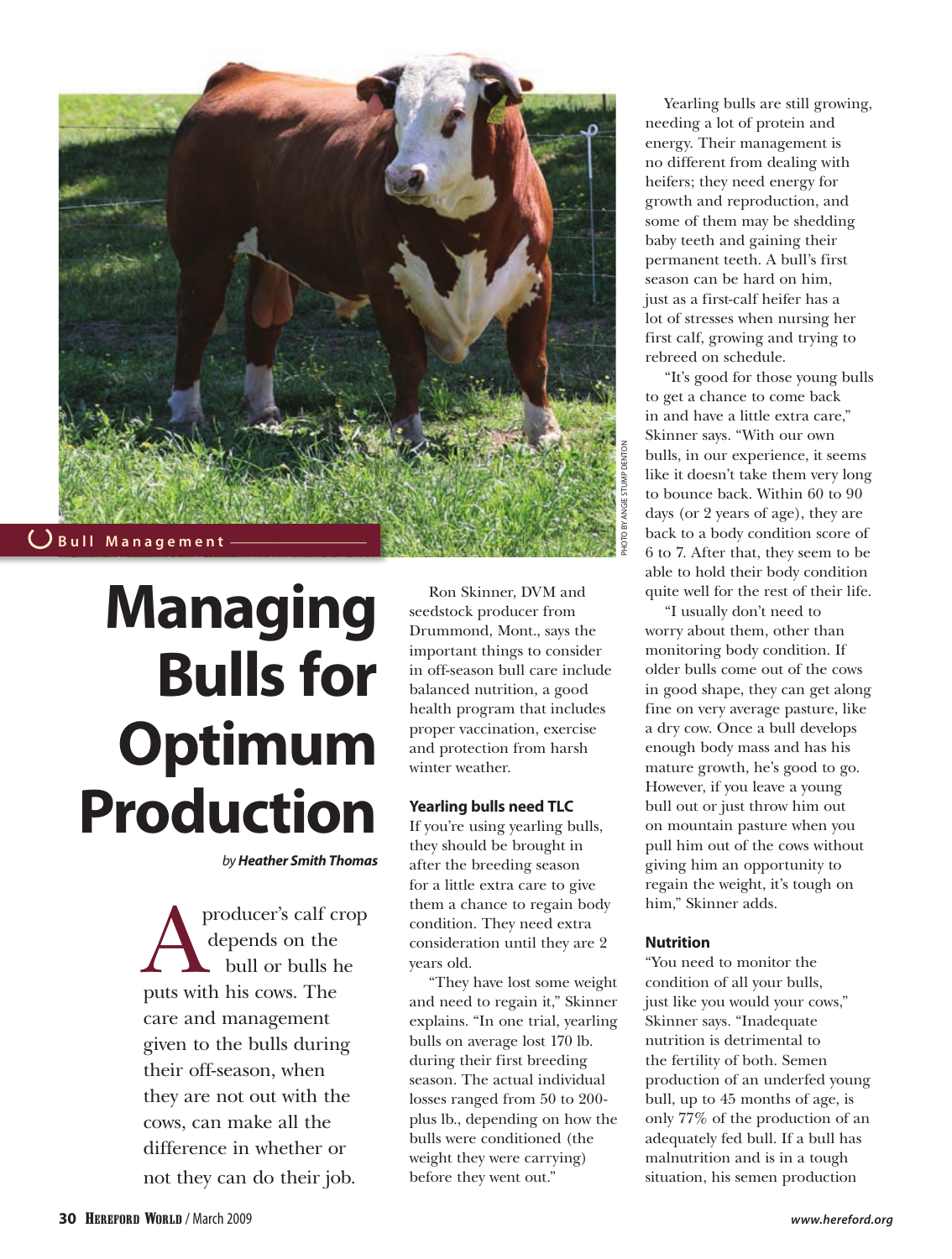will drop to that lower figure easily. If you don't give him the proper tools to work with, he cannot perform at his peak."

Skinner says it is interesting that if a young bull is allowed to get too thin, he will still lag behind in his semen production for the rest of his life, even if his nutrition is brought back up to speed. "People often don't realize this, but this was shown in a study that was done many years ago by T.D. Rich at Oklahoma State," he says.

Poor energy levels will delay puberty. "A young bull that is not developed properly nutritionally will be slower maturing, so the purebred breeders who are developing bulls need to have them on a proper energy ration — not too much and not too little," Skinner explains. "If bulls are going out to work as yearlings, they need to be developed at a proper level. A 2.6-lb. average daily gain is an ideal rate of gain. There is some debate over this, however, because most young bulls are being fed to gain 3 to 3.5 or even 4 lb. per day. You want that bull to be bloomy, but you don't want him to be fat."

A young bull that is overly fat may have fertility problems. "He may also have less testicle size," Skinner explains. "There is a tendency to increase testicle size with fat deposition in the scrotum, but the lack of circulation, due to the extra fat, has a tendency to decrease actual testicular tissue (hence less size — less scrotal circumference — after the fat is lost). Therefore you end up with less semen production."

Most breeders realize that fat decreases fertility, but they want their bulls to look good in the spring, since ranchers still tend to want the bulls that are big for their age and have shown how much they can gain. People still get hung up on this, and it's

hard to get by the old idea that fat is pretty. Skinner says that in practicality, however, a daily gain of 2.6 lb. is optimum.

"While at the University of Missouri, Robert Larson, DVM, did some good research on this, following those bulls out for an extended period of time, evaluating semen production and quality later in life," Skinner says.

"Excessive energy levels, getting bulls too fat, will also decrease their libido, especially in older bulls. If you overfeed them and they are too fat in the spring, they will be lazier because they just can't move well until they get some weight off," he says. Bulls need to have some reserves, however, especially a young bull that is out for the first time breeding cows; he needs to have something to draw on when he doesn't have time to eat. You don't want him fat, but you want him in good condition.

"If we don't take care of bulls properly during their growing period or during their off-season, when they are not with the cows (and they are short-changed on nutrition), there is a greater chance of sub-optimal fertility. Then we end up with less cows bred and settled in their first

cycle and a strung out calf crop. You'll have a lower average weaning weight due to a higher percentage of late calves. You should have at least 85% of your calves from the cows' first 2 cycles during breeding season, depending on the condition and fertility of the cows, the type of breeding pastures, etc."

A good mineral program is an important part of your nutrition management. You need a balanced program with the appropriate levels of trace minerals

**"You have a substantial investment in good bulls if you are trying to improve your calf crop and your cow herd, so you need to take care of that investment."**

*— Ron Skinner*

to complement your feeds. "You have a substantial investment in good bulls if you are trying to improve your calf crop and your cow herd, so you need to take care of that investment."

### **Disease protection**

Bulls should be on a good health care program, just like your cow herd. "There are four things that can play a role in cattle health, and the fertility of a bull nutrition, genetics, disease and stress that recrudesces disease. Reproduction in a bull is no better than the weakest link in that chain," Skinner says.

If any of these factors creates a problem, fertility will be compromised. The bull may be infertile or may have suboptimal fertility.

*continued on page 32...*



Skinner says it is important to pay attention to bulls in adverse cold weather, especially if there's wind. "If weather is severe, use bedding if necessary, to protect the bulls' testicles."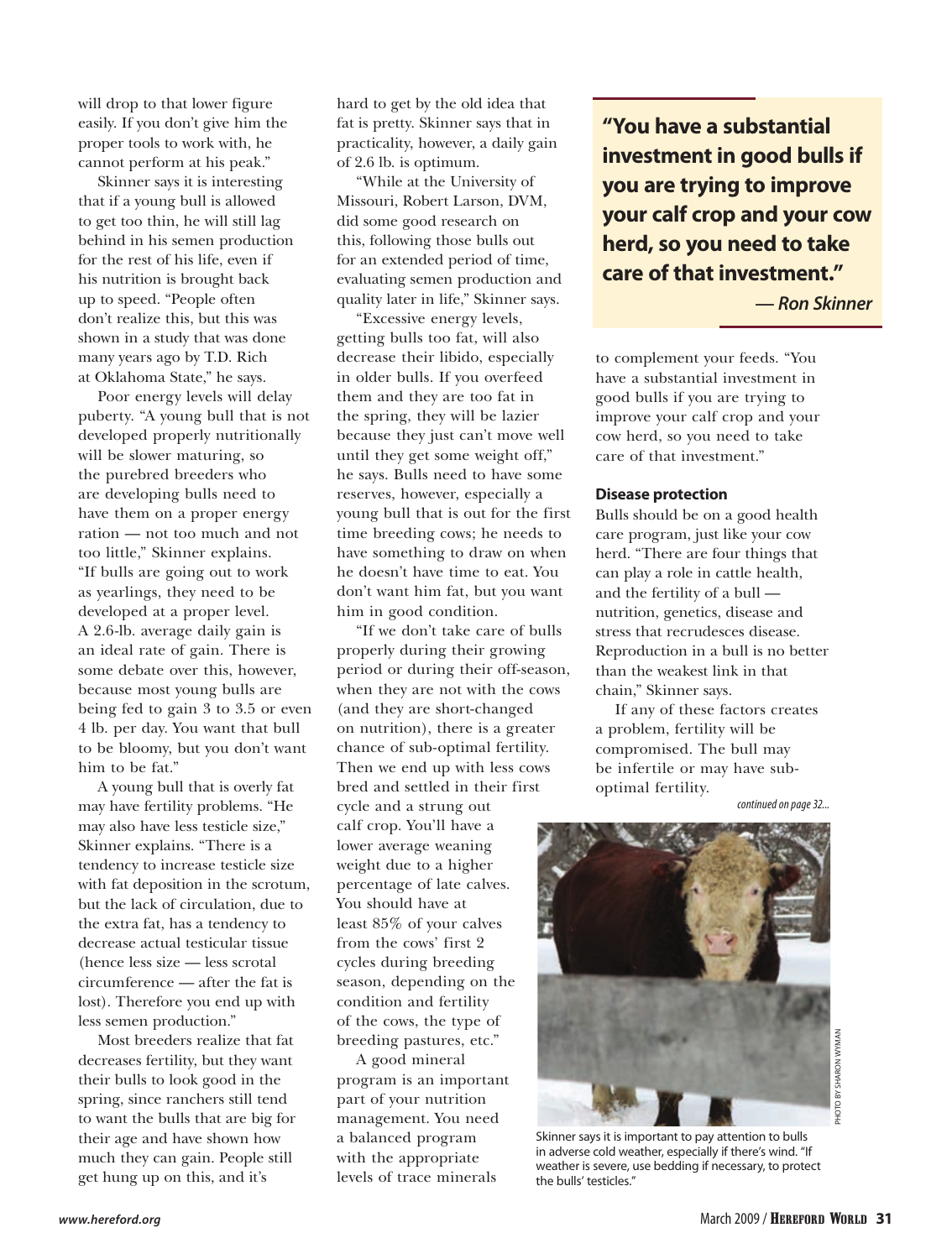#### *...Managing Bulls continued from page 31*

A low pregnancy rate in the first half of the breeding season — in the cows being bred by a certain bull — may be the result of sub-optimal fertility due to any one of those factors. "If you have a bull in a single sire group that is not getting as many cows settled as he should, it could be that he's still fertile but not as

fertile as he should be due to a weak link in that chain," he explains.

"The bull may not have optimal fertility because he is exhausting his semen supply and is not producing semen as well as he should," Skinner says. "If a bull is being used very heavily, usually a seven-day rest will bring him back

# **Other fertility factors**

Age can make a difference in fertility. A bull's highest fertility is at 2 to 4 years of age, on average. "After 4 years there may be some decline in fertility, but this is not very noticeable until a bull gets to be 5 or 6 years of age," says Ron Skinner, DVM and seedstock producer from Drummond, Mont.

"At 7 years, on average, you start to see a more rapid decline. This will depend on the individual bull. There are some bulls that will have good fertility at that age and others that will fall apart on you by then, according to trials that were done in Oklahoma by T.D. Rich," Skinner says. "The 5- and 6-year-old bulls may not have declined significantly from their peak fertility at age 4, but it will depend on their genetics."

Weather is also a factor. "In 100 degree weather, a bull loses some breeding capability and fertility, and this is something we have no control over. Heat is detrimental to sperm production. Thus a bull that's been through a high fever will also be infertile for a while. His semen may be OK for a few days after the fever (because the sperm that were already mature will be fine), but he will be in trouble later. It takes 60 to 63 days for sperm cells to develop," Skinner says.

Closely monitor your bulls year round. If a bull gets sick and ends up with a fever, you should definitely have him checked before he breeds cows — especially if you are using single-sire breeding groups. You need to be watching your bulls during the last two months of their off-season, before you put them out with cows, to know that they are fully functional.

Semen evaluation should be done on all bulls before turnout, unless you will have several bulls out there. Everyone tries to figure out ways to cut expenses, but the expense of a breeding soundness exam usually pays off. The problem you can get into if you don't check your bulls is that if you have four bulls out with 100 cows and the dominant bull is infertile or sub-fertile, his problem may negatively affect your calf crop even though the other bulls are fertile.

"The dominant bull usually sires 60-plus percent of the calves. If he's infertile, this really cripples you, as he may keep the other bulls from breeding, even though he's not settling the cows," explains Skinner. So having even one bad bull in a multiple sire group can be a significant problem.

"Some of the bulls with sub-optimal fertility may not be detected with a typical semen test and breeding soundness exam, however. A bull may have plenty of semen on that day, since he hasn't been breeding cows," says Skinner. As soon as he goes out to breed cows, however, he tends to run out of sperm because his production may be poor. If you keep him out of the cows for 48 hours, he may be OK again, but this kind of bull won't settle as many cows as a more fertile individual.

"Libido is also something that can't be evaluated during that exam. You have to watch the bulls after they are out with the cows. This is especially important in single sire breeding groups. You have to make sure that young bulls figure it out," he says.

Feet and soundness are also important. A bull may be fertile, but if he can't get around or is in pain or uncomfortable from feet/leg issues or becomes unsound, he won't breed very many cows. Always check feet and legs before bull turnout. HW

to full speed, regarding semen count or production.

"Rotating bulls in and out of the cow herd (in for a week, out for a week) is not a bad strategy, but if a bull is healthy, heavy use is not damaging to his reproductive abilities — unless he injures himself." He may deplete his semen supply under heavy use but should be able to come right back with a short rest, even just an overnight rest, if he only bred two to three cows that day, since there are always more sperm developing. If a bull is trying to breed numerous cows each day and is dragged down nutritionally, however, this is the bull that needs to be out for a week, not just overnight.

Bulls need to be vaccinated before breeding season. Often they are neglected or left behind in all the cattle processing. Then it comes time to turn the bulls out, and they haven't been vaccinated.

"Bulls should be vaccinated well ahead of the breeding season," Skinner advises. It's not wise to vaccinate bulls the day you turn them out. Depending on age of the bull and what you vaccinate for, the time it takes for immunity to develop after vaccination can vary. A booster shot does not take as long as a first time shot. If the bull has stresses, or reactions from vaccination, these problems may compromise his abilities for a while during the start of breeding, depending on the vaccine.

"IBR (infectious bovine rhinotracheitis) vaccine, for instance, should be given long enough ahead of time that the animal, if stressed, can get past any recrudescence of the IBR virus and any shedding of the virus," Skinner explains. "This may take two weeks, but if you give the vaccine 30 days ahead of time, the bull should no longer be shedding by the time you turn him out.

"Some people will tell you it's better to vaccinate at least 60 days ahead so that if the bull